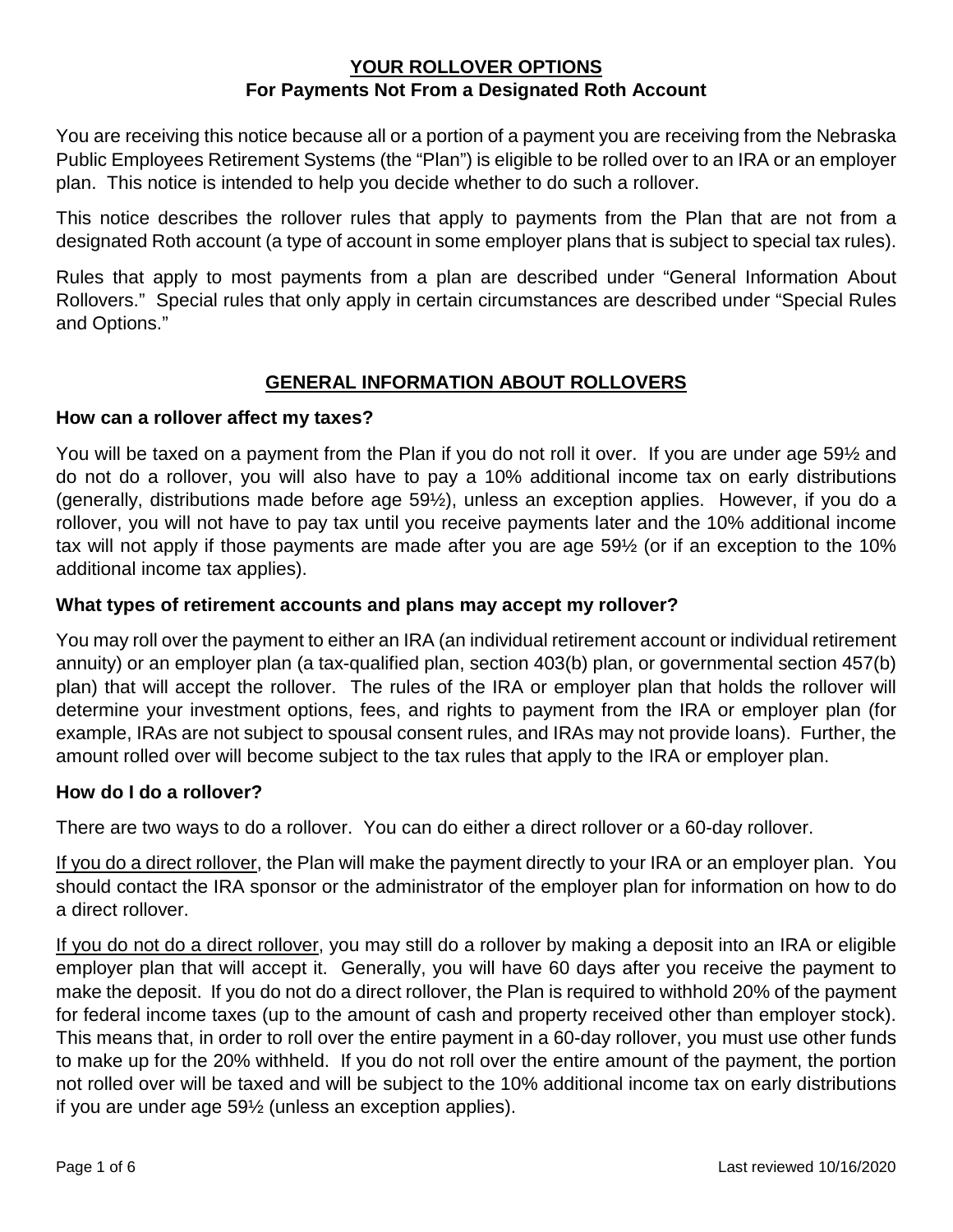## **How much may I roll over?**

If you wish to do a rollover, you may roll over all or part of the amount eligible for rollover. Any payment from the Plan is eligible for rollover, except those prohibited by law, such as:

- Certain payments spread over a period of at least 10 years or over your life or life expectancy (or the joint lives or joint life expectancies of you and your beneficiary);
- Required minimum distributions after age 70<sup>1</sup>/<sub>2</sub> (if you were born before July 1, 1949), after age 72 (if you were born after June 30, 1949), or after death;
- Hardship distributions;
- Corrective distributions of contributions that exceed tax law limitations; and
- Payments of certain automatic enrollment contributions that you request to withdraw within 90 days of your first contribution. (Not an all-inclusive list.)

The Plan administrator or the payor can tell you what portion of a payment is eligible for rollover.

# **If I don't do a rollover, will I have to pay the 10% additional income tax on early distributions?**

If you are under age 59½, you will have to pay the 10% additional income tax on early distributions for any payment from the Plan (including amounts withheld for income tax) that you do not roll over, unless one of the exceptions listed below applies. This tax applies to the part of the distribution that you must include in income and is in addition to the regular income tax on the payment not rolled over.

The 10% additional income tax does not apply to certain payments from the Plan, such as:

- Payments made after you separate from service if you will be at least age 55 in the year of the separation;
- Payments that start after you separate from service if paid at least annually in equal or close to equal amounts over your life or life expectancy (or the joint lives or joint life expectancies of you and your beneficiary);
- Payments from a governmental plan made after you separate from service if you are a qualified public safety employee and you will be at least age 50 in the year of the separation;
- Payments made due to disability;
- Payments after your death;
- Corrective distributions of contributions that exceed tax law limitations;
- Payments made under a qualified domestic relations order (QDRO);
- Payments of up to \$5,000 made to you from a defined contribution plan if the payment is a qualified birth or adoption distribution; and
- Payments excepted from the additional income tax by federal legislation relating to certain emergencies and disasters. (Not an all-inclusive list.)

## **If I do a rollover to an IRA, will the 10% additional income tax apply to early distributions from the IRA?**

If you receive a payment from an IRA when you are under age 59½, you will have to pay the 10% additional income tax on early distributions on the part of the distribution that you must include in income, unless an exception applies. In general, the exceptions to the 10% additional income tax for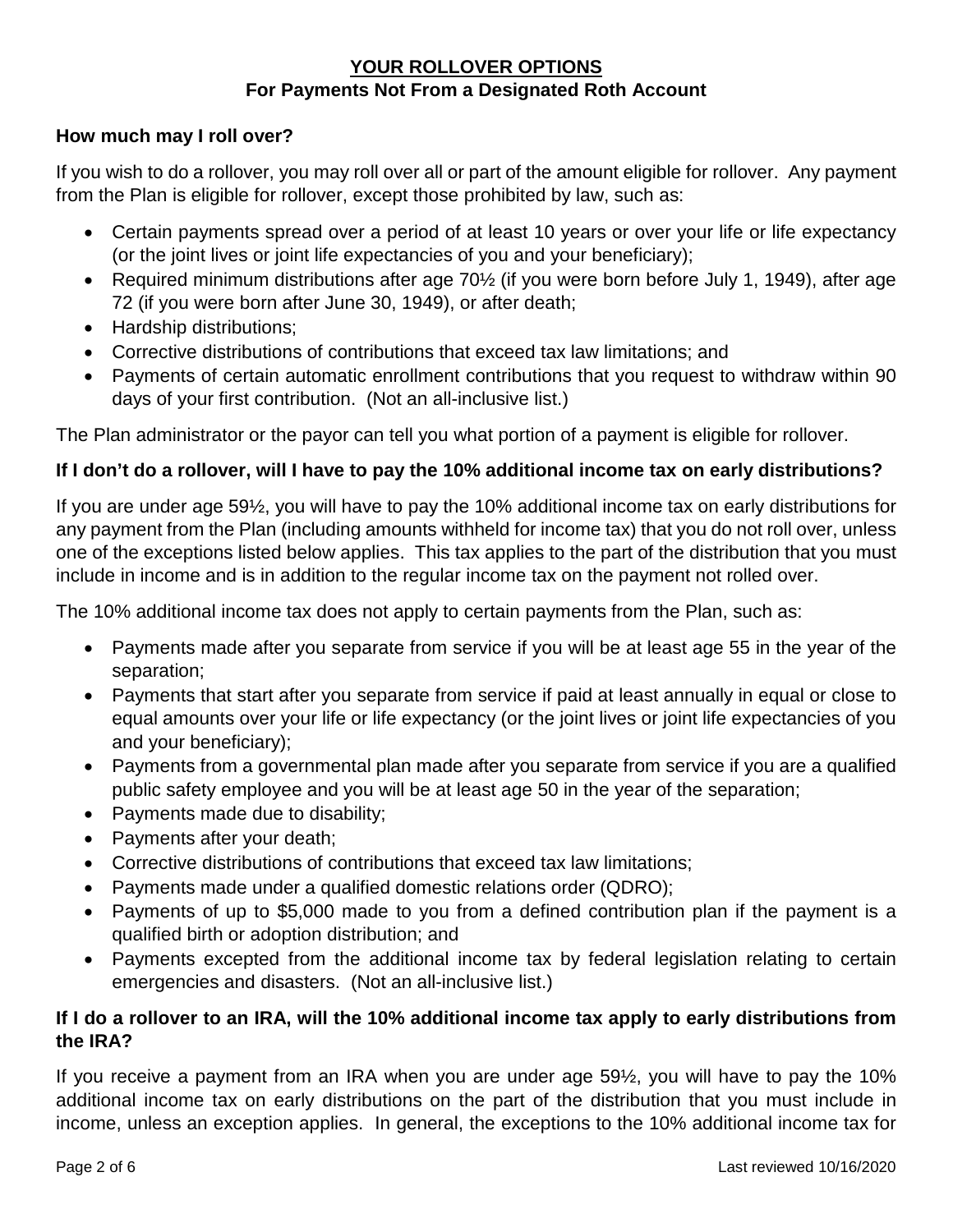early distributions from an IRA are the same as the exceptions listed above for early distributions from a plan. However, there are a few differences for payments from an IRA, including:

- The exception for payments made after you separate from service if you will be at least age 55 in the year of the separation (or age 50 for qualified public safety employees) does not apply;
- The exception for qualified domestic relations orders (QDROs) does not apply (although a special rule applies under which, as part of a divorce or separation agreement, a tax-free transfer may be made directly to an IRA of a spouse or former spouse); and
- The exception for payments made at least annually in equal or close to equal amounts over a specified period applies without regard to whether you have had a separation from service.

Additional exceptions apply for payments from an IRA, including:

- Payments for qualified higher education expenses;
- Payments up to \$10,000 used in a qualified first-time home purchase; and
- Payments for health insurance premiums after you have received unemployment compensation for 12 consecutive weeks (or would have been eligible to receive unemployment compensation but for self-employed status).

# **Will I owe State income taxes?**

This notice does not address any State or local income tax rules (including withholding rules).

# **SPECIAL RULES AND OPTIONS**

# **If your payment includes after-tax contributions**

After-tax contributions included in a payment are not taxed. If you receive a partial payment of your total benefit, an allocable portion of your after-tax contributions is included in the payment, so you cannot take a payment of only after-tax contributions. However, if you have pre-1987 after-tax contributions maintained in a separate account, a special rule may apply to determine whether the after-tax contributions are included in the payment. In addition, special rules apply when you do a rollover, as described below.

You may roll over to an IRA a payment that includes after-tax contributions through either a direct rollover or a 60-day rollover. You must keep track of the aggregate amount of the after-tax contributions in all of your IRAs (in order to determine your taxable income for later payments from the IRAs). If you do a direct rollover of only a portion of the amount paid from the Plan and at the same time the rest is paid to you, the portion rolled over consists first of the amount that would be taxable if not rolled over. For example, assume you are receiving a distribution of \$12,000, of which \$2,000 is after-tax contributions. In this case, if you directly roll over \$10,000 to an IRA that is not a Roth IRA, no amount is taxable because the \$2,000 amount not rolled over is treated as being after-tax contributions. If you do a direct rollover of the entire amount paid from the Plan to two or more destinations at the same time, you can choose which destination receives the after-tax contributions.

Similarly, if you do a 60-day rollover to an IRA of only a portion of a payment made to you, the portion rolled over consists first of the amount that would be taxable if not rolled over. For example, assume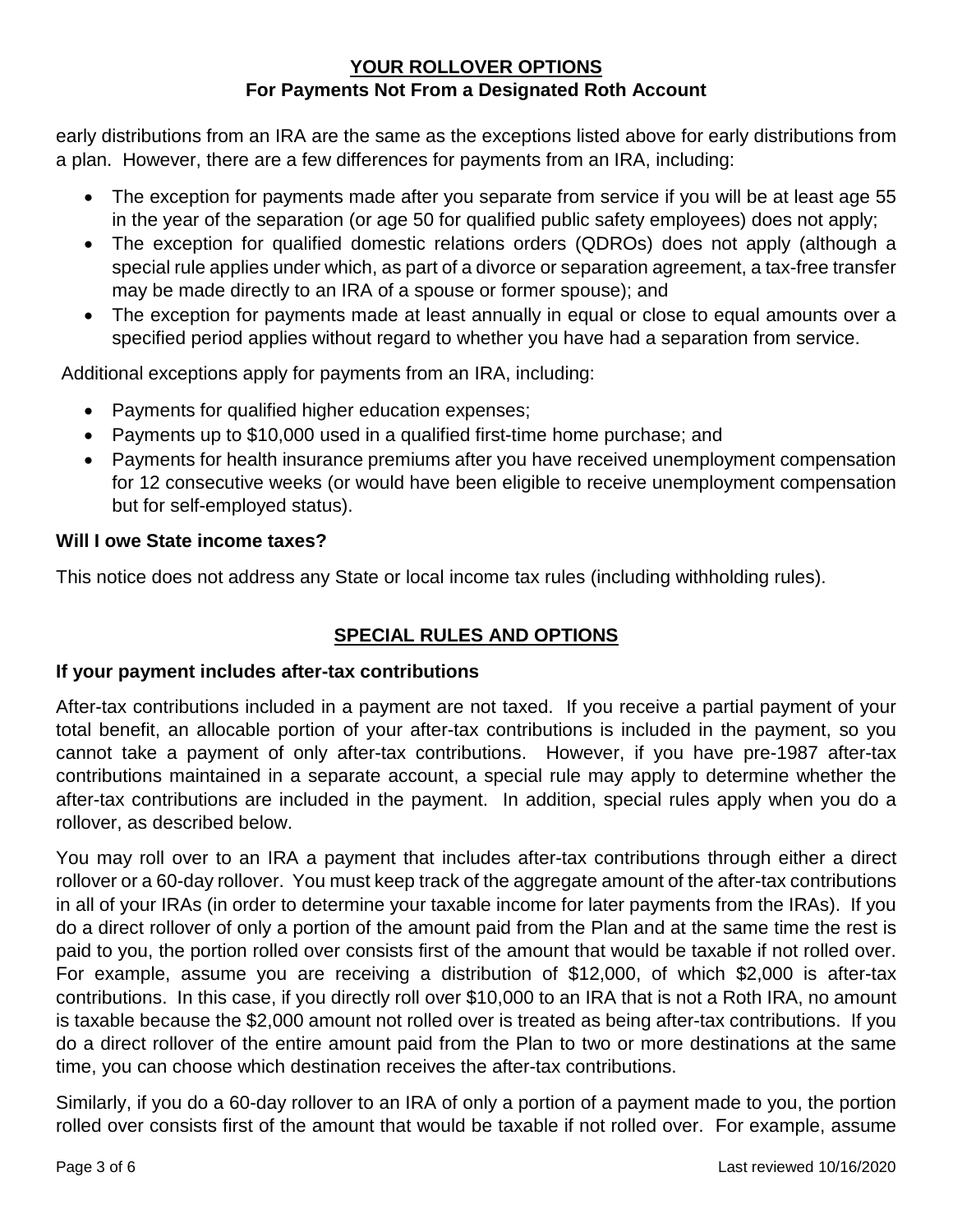you are receiving a distribution of \$12,000, of which \$2,000 is after-tax contributions, and no part of the distribution is directly rolled over. In this case, if you roll over \$10,000 to an IRA that is not a Roth IRA in a 60-day rollover, no amount is taxable because the \$2,000 amount not rolled over is treated as being after-tax contributions.

You may roll over to an employer plan all of a payment that includes after-tax contributions, but only through a direct rollover (and only if the receiving plan separately accounts for after-tax contributions and is not a governmental section 457(b) plan). You can do a 60-day rollover to an employer plan of part of a payment that includes after-tax contributions, but only up to the amount of the payment that would be taxable if not rolled over.

## **If you miss the 60-day rollover deadline**

Generally, the 60-day rollover deadline cannot be extended. However, the IRS has the limited authority to waive the deadline under certain extraordinary circumstances, such as when external events prevented you from completing the rollover by the 60-day rollover deadline. Under certain circumstances, you may claim eligibility for a waiver of the 60-day rollover deadline by making a written self-certification. Otherwise, to apply for a waiver from the IRS, you must file a private letter ruling request with the IRS. Private letter ruling requests require the payment of a nonrefundable user fee. For more information, see IRS Publication 590-A, Contributions to Individual Retirement Arrangements (IRAs).

## **If you were born on or before January 1, 1936**

If you were born on or before January 1, 1936, and receive a lump sum distribution that you do not roll over, special rules for calculating the amount of the tax on the payment might apply to you. For more information, see IRS Publication 575, *Pension and Annuity Incom*e.

#### **If your payment is from a governmental section 457(b) plan**

If the Plan is a governmental section 457(b) plan, the same rules described elsewhere in this notice generally apply, allowing you to roll over the payment to an IRA or an employer plan that accepts rollovers. One difference is that, if you do not do a rollover, you will not have to pay the 10% additional income tax on early distributions from the Plan even if you are under age 59½ (unless the payment is from a separate account holding rollover contributions that were made to the Plan from a tax-qualified plan, a section 403(b) plan, or an IRA). However, if you do a rollover to an IRA or to an employer plan that is not a governmental section 457(b) plan, a later distribution made before age 59½ will be subject to the 10% additional income tax on early distributions (unless an exception applies). Another difference is that you cannot do a rollover if the payment is due to an "unforeseeable emergency."

#### **If you roll over your payment to a Roth IRA**

If you roll over a payment from the Plan to a Roth IRA, a special rule applies under which the amount of the payment rolled over (reduced by any after-tax amounts) will be taxed. In general, the 10% additional income tax on early distributions will not apply. However, if you take the amount rolled over out of the Roth IRA within the 5-year period that begins on January 1 of the year of the rollover, the 10% additional income tax will apply (unless an exception applies).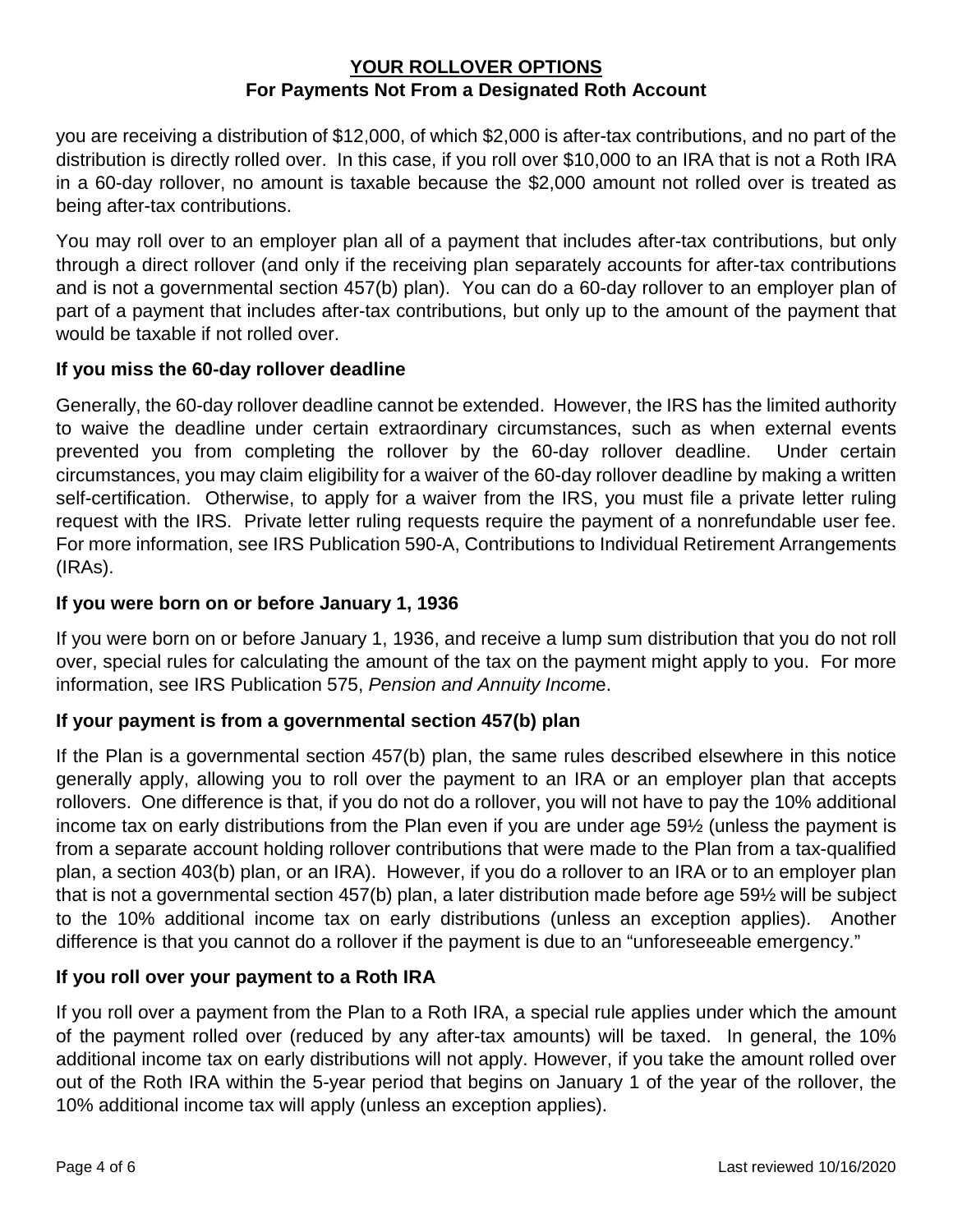If you roll over the payment to a Roth IRA, later payments from the Roth IRA that are qualified distributions will not be taxed (including earnings after the rollover). A qualified distribution from a Roth IRA is a payment made after you are age 59½ (or after your death or disability, or as a qualified firsttime homebuyer distribution of up to \$10,000) and after you have had a Roth IRA for at least 5 years. In applying this 5-year rule, you count from January 1 of the year for which your first contribution was made to a Roth IRA. Payments from the Roth IRA that are not qualified distributions will be taxed to the extent of earnings after the rollover, including the 10% additional income tax on early distributions (unless an exception applies). You do not have to take required minimum distributions from a Roth IRA during your lifetime. For more information, see IRS Publication 590-A, *Contributions to Individual Retirement Arrangements (IRAs)*, and IRS Publication 590-B, *Distributions from Individual Retirement Arrangements (IRAs)*.

You cannot roll over a distribution to a designated Roth account in another employer's plan.

# **If you are not a Plan participant**

*Payments after death of the participant*. If you receive a distribution after the participant's death that you do not roll over, the distribution generally will be taxed in the same manner described elsewhere in this notice. However, the 10% additional income tax on early distributions and the special rules for public safety officers do not apply, and the special rule described under the section "If you were born on or before January 1, 1936" applies only if the deceased participant was born on or before January 1, 1936.

**If you are a surviving spouse**. If you receive a payment from the Plan as the surviving spouse of a deceased participant, you have the same rollover options that the participant would have had, as described elsewhere in this notice. In addition, if you choose to do a rollover to an IRA, you may treat the IRA as your own or as an inherited IRA.

An IRA you treat as your own is treated like any other IRA of yours, so that payments made to you before you are age 59½ will be subject to the 10% additional income tax on early distributions (unless an exception applies) and required minimum distributions from your IRA do not have to start until after you are age 70½ (if you were born before July 1, 1949) or age 72 (if you were born after June 30, 1949).

If you treat the IRA as an inherited IRA, payments from the IRA will not be subject to the 10% additional income tax on early distributions. However, if the participant had started taking required minimum distributions, you will have to receive required minimum distributions from the inherited IRA. If the participant had not started taking required minimum distributions from the Plan, you will not have to start receiving required minimum distributions from the inherited IRA until the year the participant would have been age 70½ (if the participant was born before July 1, 1949) or age 72 (if the participant was born after June 30, 1949).

**If you are a surviving beneficiary other than a spouse**. If you receive a payment from the Plan because of the participant's death and you are a designated beneficiary other than a surviving spouse, the only rollover option you have is to do a direct rollover to an inherited IRA. Payments from the inherited IRA will not be subject to the 10% additional income tax on early distributions. You will have to receive required minimum distributions from the inherited IRA.